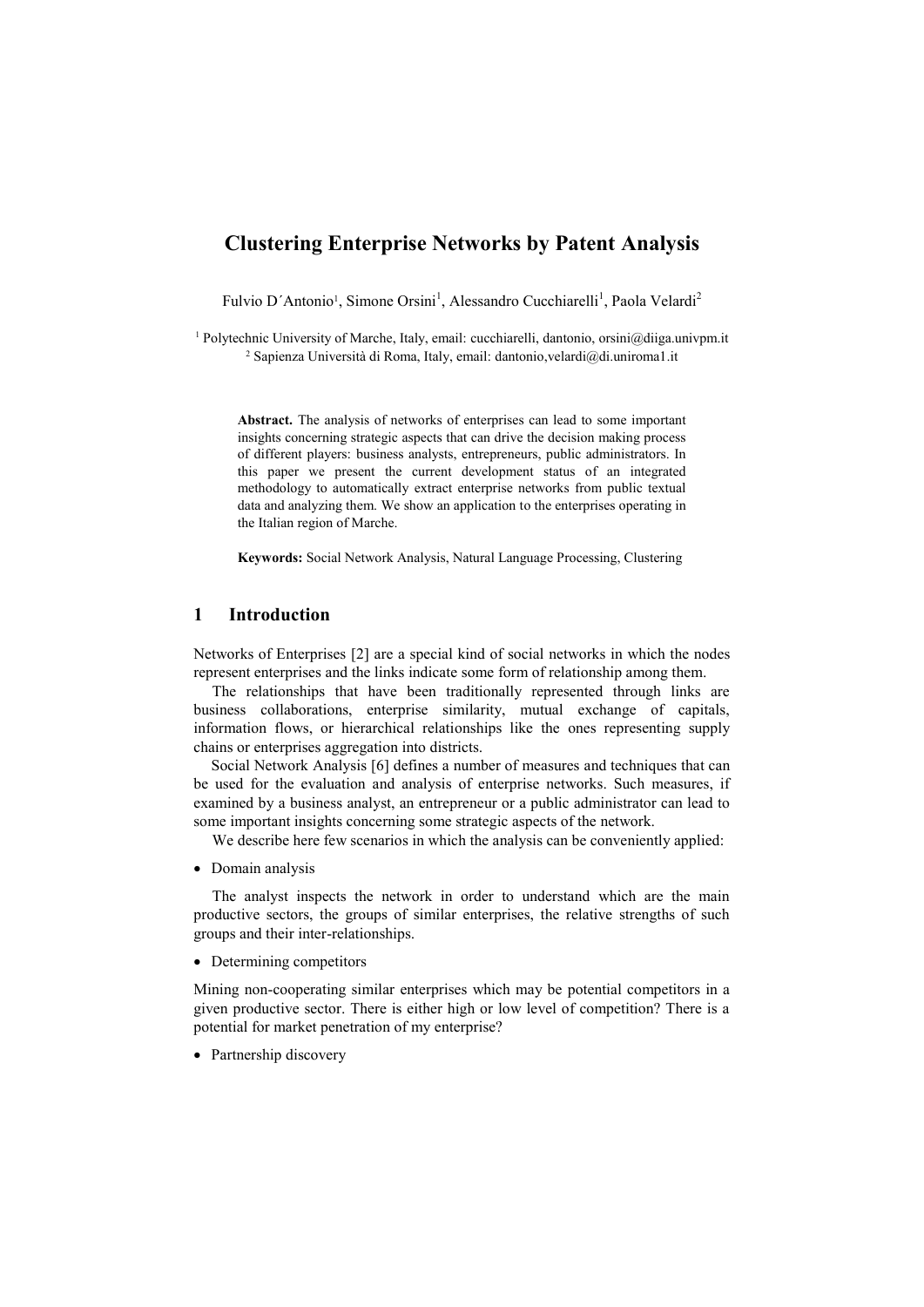Individuating similar or complementary enterprises aimed at establishing business/productive co-operations.

• Funds allocation

Analysis of productive trends and gaps, and setup of regional/national funding schemes.

But where the data about Networks of Enterprises come from?

The usual scenario is that the graph structure of the network is not explicitly available but has to be "distilled" from a dataset *D*, i.e., one has to infer the network structure starting from such data by applying some processing steps.

Let's examine, as an example, the case of networks whose (weighted) links represent the degree of "similarity" between the nodes. We have two possibilities:

- 1. We can submit questionnaires to the actors involved asking them to estimate their similarity with, let's say, one hundred of other enterprises. The similarity value could be a real number in the range [0,1], a set of symbols (sequence of stars, for example: \* little, \*\* medium, \*\*\* high or no stars for no similarity) or similar representations.
- 2. If we have some textual data available, e.g. papers, websites, product manuals etc. we can use some form of natural language processing and information retrieval metrics to (semi)-automatically estimate the similarity.

The first approach is expensive, exposed to questionnaire"s compiler subjectivity and implies a series of practical issues: distribution of the questionnaires, commitment to the questionnaire compilation in a given time and collection of the results.

The second approach enjoys the benefits of the general wealth of publicly available data and of automatic processing; everyone can search the web and obtain a great number of information (mainly textual) about the enterprises under examination. The drawbacks of this approach rely in the generally worse performance of natural language processing systems with respect to humans. Humans seems to be better in performing tasks like word-sense disambiguation, contextualizing judgement and understanding the textual information.

Hybrid approaches are also commonly adopted: an automatic NLP system interact from time to time with humans that take decisions about some harsh points.

Let's consider an enterprise interested in finding potential partners among the enterprises in a given geographical area, that, in turn, requires to find partners with similar interest. Even in small areas the enterprises, generally mostly SMEs, (Small-Medium Enterprises) can easily be in the order of several hundreds. If we decide to assign such task to a person we could apply the following strategy: we give him/her a list of some hundreds of enterprise names and some thousands of documents and related websites and we ask him/here to read the documents and surf the websites to extract key information about the business/productive sector of the enterprise in order to estimate from such information the degree of similarity and potential collaboration. This task is clearly not feasible for a human. A valid support can come from a carefully designed NLP system that can be supervised by the user and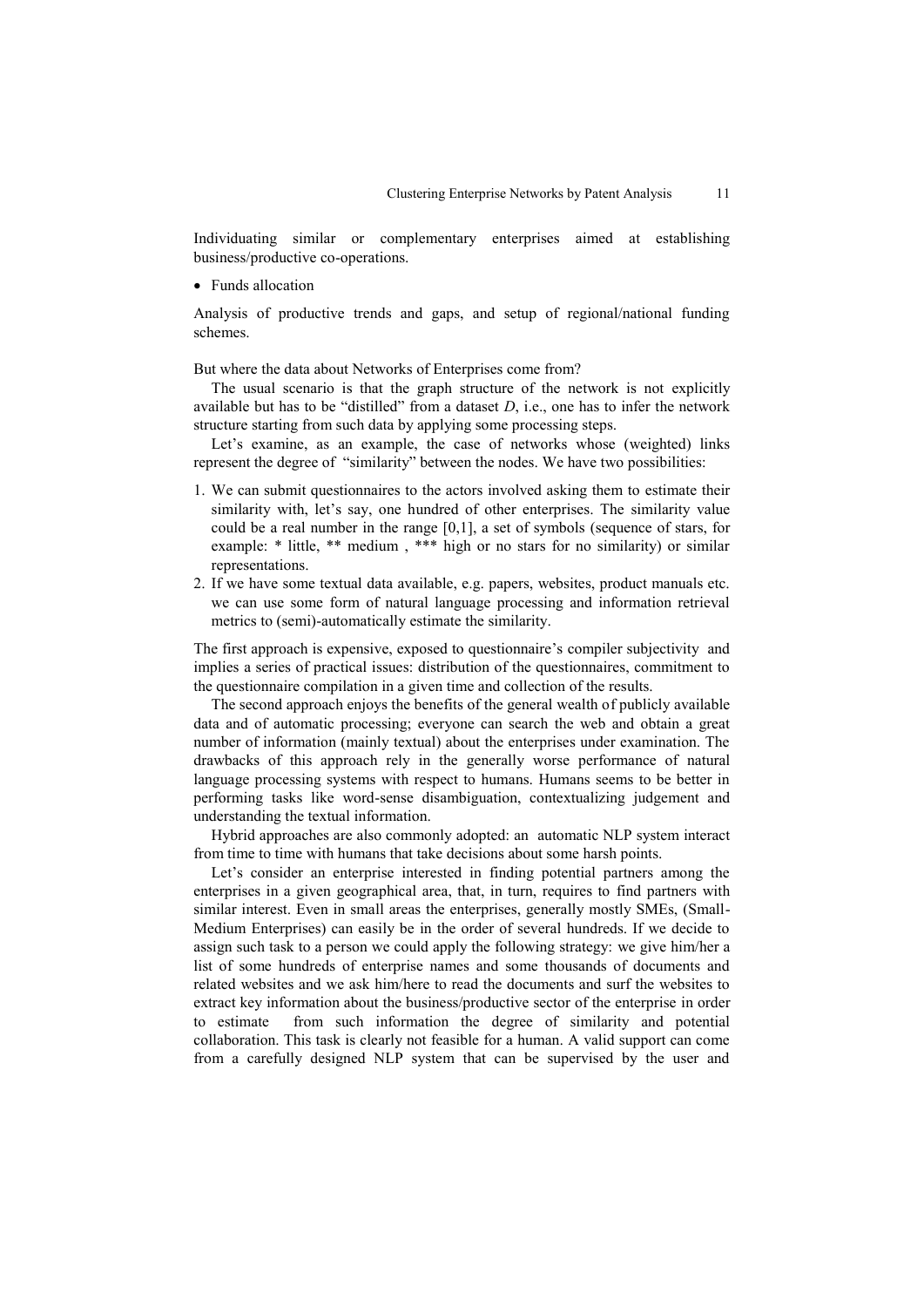occasionally corrected by him/her (e.g. eliminating non-relevant keywords in a particular domain, individuating uncaught spelling variation, etc).

# **2 Patent and Enterprise Networks**

In this section we describe how we have distilled Networks of Enterprises starting from textual data publicly available about patents deposited by European enterprises.

The European Patent Office (EPO)<sup>1</sup> provides a uniform application procedure for individual inventors and companies seeking patent protection in up to 40 European countries. It is the executive arm of the European Patent Organisation and is supervised by the Administrative Council. Through its web-site and exposed webservices it is possible to access to information about European patents that have been registered; the information include, among the other things, the date of presentation, the applicant name and mission, the address of the applicant and the textual description of the patent.

The patents presented by an enterprise is a good indicator of the business sector in which the enterprise operates. Therefore through the EPO database we can gather textual data about the business/industrial sector of the enterprises in a given geographical location and we can use such data to extract similarity networks. The methodology we use is summarized in the following steps and it is similar to the ones used in [4,5]:

- 1. Gather patents registered by enterprises located in a given geographical area (a city, a region, a country, …);
- 2. Pre-process textual data to extract raw text;
- 3. Process raw text with a part-of-speech tagger;
- 4. Extract candidate annotating terms using a set of part-of-speech patterns [3];
- 5. Rank candidates, possibly filter them choosing a threshold [3];
- 6. Output a set of weighted vectors V of annotating terms for each documents;
- 7. Group the vectors by enterprise (that presented the patent applications) and construct a centroid (i.e. a mean vector) with such groups. This centroid roughly represents the business sector of the enterprise.
- 8. Build a graph computing a similarity function [1] for each pair of centroids.

#### **2.1 Clustering**

*Data Clustering* [8], originally conceived in the data mining field, is a very active research domain aiming at developing methods for dividing a set of data-points into subsets (called clusters) so that points in the same cluster are similar in some sense. We can use clustering techniques on our Enterprise Networks in order to discover potentially interesting networks patterns and to filter noisy phenomena.

-

<sup>1</sup> http://www.epo.org/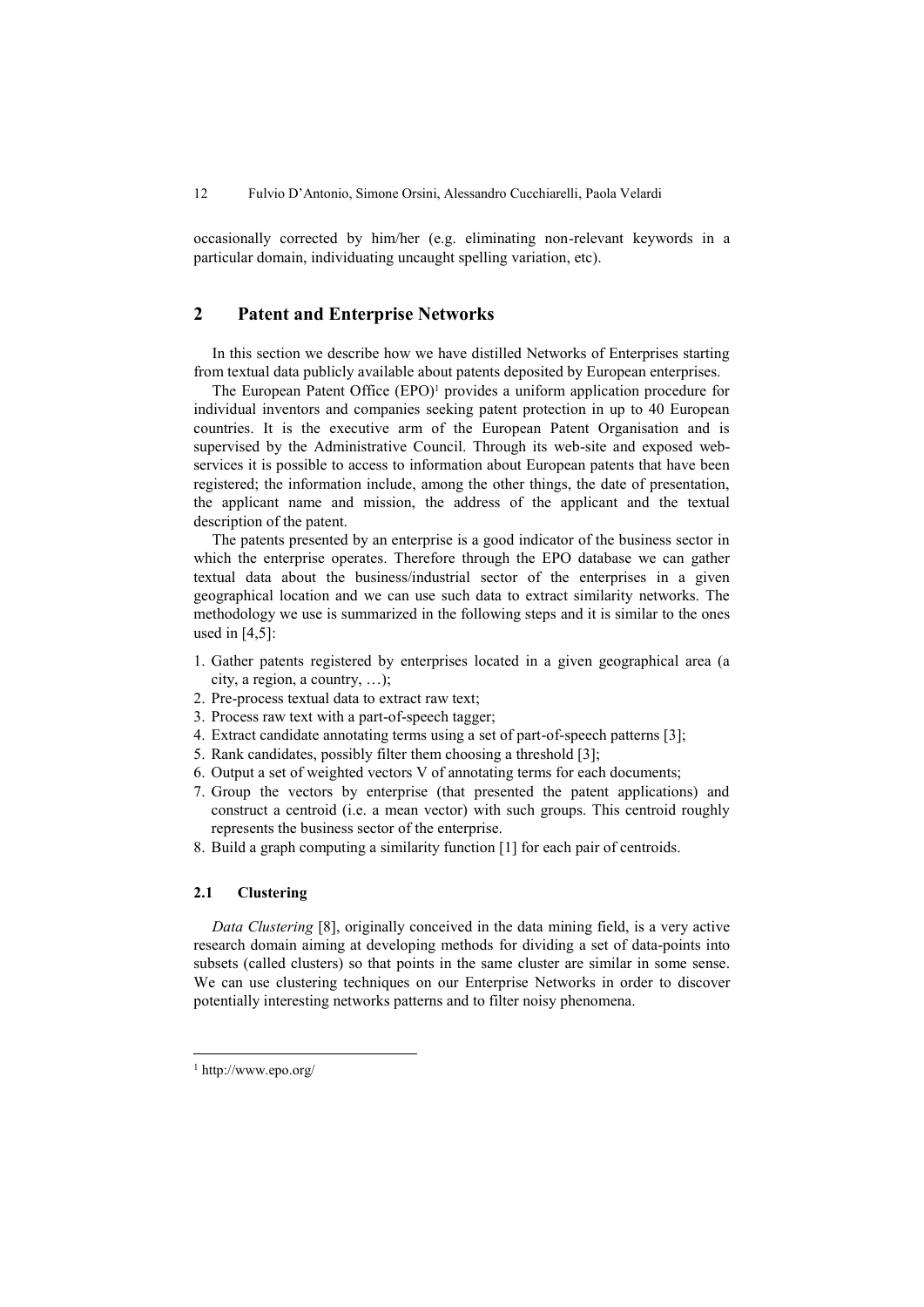One of the main drawbacks of clustering is the substantial lack of possibility of validating results except for very special cases, e.g. when the distribution of data is known (like a multivariate Gaussian) or we have access to other forms of ground truth. In literature clustering validation is approached using internal and external validity criteria: the external criteria rely on comparison with available ground truth while the internal ones are constituted by metrics that estimate the internal coherence of a cluster (inter-cluster similarity) and its substantial dissimilarity from other clusters (intra-cluster dissimilarity). According to [7], each clustering technique should be evaluated in the context of a micro-economic setting, i.e. in maximizing an objective function.

We relax as much as possible the notion of clustering: given a set *A*, a clustering *C*  is a set of subsets of *A*, i.e.  $C \subseteq P(A)$  where  $P(A)$  is the power set of *A*. A *crisp clustering* is a clustering with pairwise disjoint clusters and a *partitive clustering* is when the union of clusters is A ( $\bigcup_{C_i \in C}$  $C_i = A$  $\in$  $=$  A  $)$ .

Most of the clustering techniques developed concentrate on producing *partitive crisp clusterings*.

#### **2.2 Graph clustering by mean of components density maximization**

*i*

In this paper we use a very simple algorithm for graph clustering. Given a graph  $G=(V,E)$  in which V is a set of vertices and E is a set of weighted edges  $(x,y,w)$  with *x,y* in *V* e *w* in *[0,1]*, we order the edges in *E* with respect to the weights obtaining the sequence  $e_1, \ldots, e_{|E|}$ . We then construct the sequence of graphs  $GS = G_0 \ldots G_{|E|}$  in which  $G_i = (V_i \{e_1, \ldots, e_i\})$ , i.e. the *i*-eth graph is the graph containing the top-i weighted edges. The clusters are the connected components of each graph and each graph contains all the others following in the sequence so that, therefore, we have a hierarchical clustering.

To choose a representative of this sequence we maximize the function scoring the *mean components density*: for a graph we compute the density of each connected component, we sum them and we divide by the number of components. The (weighted) density of a connected graph is:

$$
d(G) = \frac{\sum_{(x,y,w)\in E_G} w}{\binom{|V|}{2}}
$$

The *mean components density* is:

$$
\sum_{\text{meand}(G)} \sum_{\substack{C \in \text{Component}(G) \\ | \text{Components}(G) |}}
$$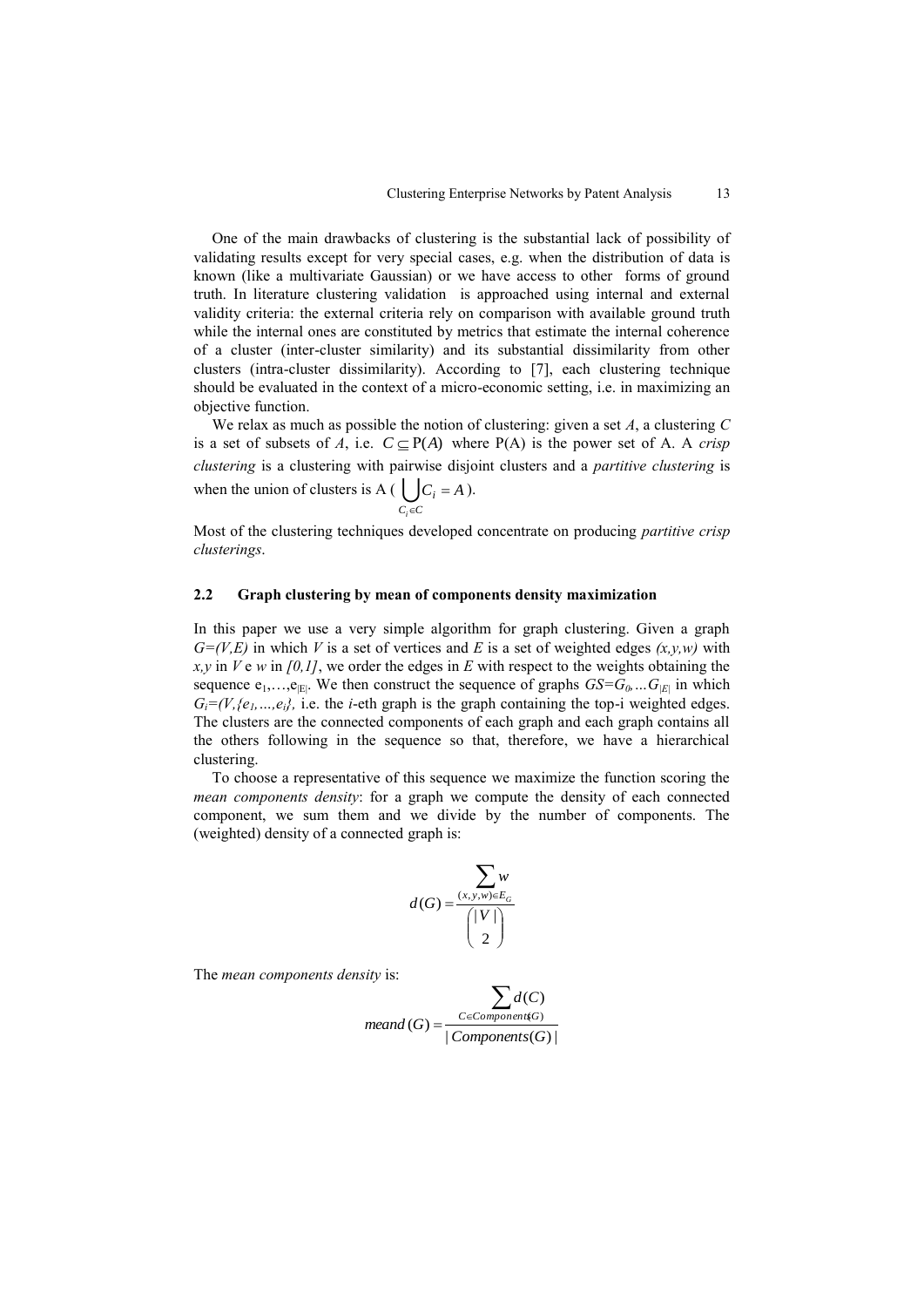And finally, we can choose the preferred clustering *Gpref* by maximizing *meand*:

$$
G_{pref} = \arg\max_{Gi \in GS} \text{meand}(G_i) \, .
$$

## **3 Applications**

In figure we show a detail of the graph obtained by applying the described method to the enterprises operating in the Italian region of Marche that registered European patents. The graph has been clustered according to the algorithm in section 2.2.



**Fig. 1.** The Network Of Enterprises of Region Marche (detail)

In the figure we can visually locate a very dense cluster in the middle-left; unfortunately an in deep analysis of this clusters reveals that it is consisting of all enterprises that deposited patents in German language. At the beginning of the experimentation we didn"t notice that some patents descriptions are not written in English language. This noisy phenomenon, anyway, emerged because of clustering and we suggest that this can become one important use of clustering techniques: locating "spam" clusters in order to eliminate them and iteratively refine the process.

In the rest of the picture we notice a high degree of fragmentation: several very small groups (2 or 3 elements) and rare bigger groups.

We report here some examples of clusters:

- Moretti forni S.p.a
- Defendi Italy S.r.l
- Officine Meccaniche Defendi S.r.l
- S.o.m.i press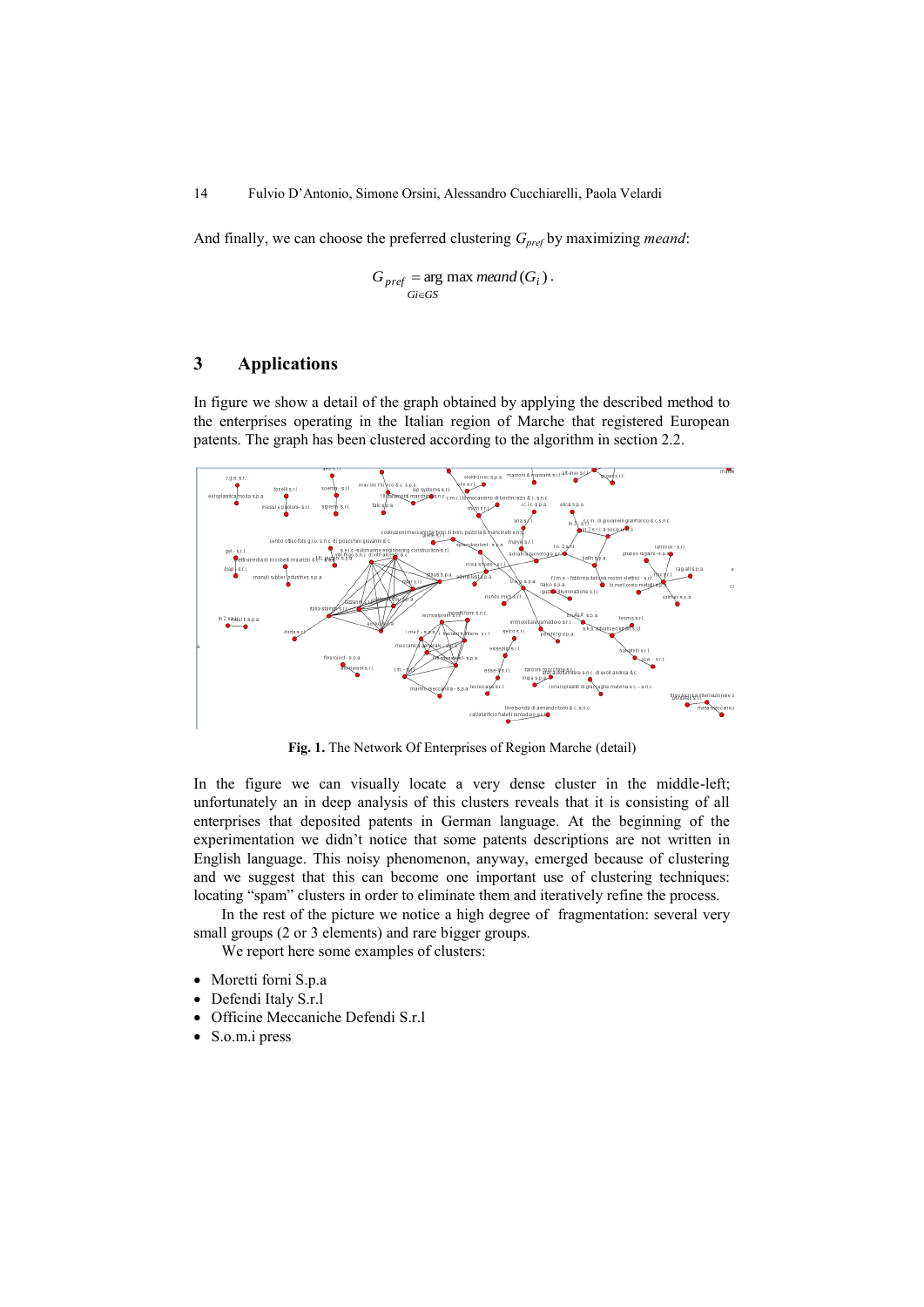In which the similarity links depend mainly on the terms: *gas, flame, burner, cooking*. We can suppose this is a cluster consisting of cooking-furniture enterprises.

Another cluster is constituted by:

- Best S.p.a
- Gitronica S.r.l
- Intec-s.r.l

depending on the terms *phone, microphone, voice, electronic component*. In general is very difficult to evaluate the quality of the produced clusters and we performed only a qualitative analysis.

A high level of fragmentation is, indeed, a problem. The utility of clustering in general is to reduce the dimension of problems: if the number of clusters is comparable with the number of elements we haven"t performed any reduction at all and the clustering is useless. As we performed just an initial experimentation we are not able to say if the fragmentation observed is a real phenomenon in the application domain or can be reduced by refining the techniques used in the various steps of the process.

Therefore, in the future, we plan to work on the following points:

- The NLP analysis tools and techniques we adopt are powerful enough to put in light important similarities/differences in the domain studied?
- The data used are enough complete/noise-free/etc? If not, how can we perform data cleaning and gather additional data?
- The clustering method proposed is comparable with respect to state-of-the-art methods?

## **4 References**

1. Ricardo Baeza-Yates and Berthier Ribeiro-Neto, Modern Information Retrieval, Addison Wesley, 1st edn., May 1999.

2. T. Elfring and W. Hulsink, "Networking by entrepreneurs: Patterns of tie-formation in emerging organizations', Organization Studies, 28(12), 1849–1872, (2007).

3. Francesco Sclano and Paola Velardi, "Termextractor: a web application to learn the shared terminology of emergent web communities", in Proceedings of the 3rd International Conference on Interoperability for Enterprise Software and Applications (I-ESA 2007), Funchal, Portugal, (2007).

4. Paola Velardi, Alessandro Cucchiarelli, and Fulvio D"Antonio, "Monitoring the status of a research community through a knowledge map", Web Intelli. and Agent Sys., 6(3), 273–294, (2008).

5. Paola Velardi, Roberto Navigli, Alessandro Cucchiarelli, and Fulvio D"Antonio, "A new content-based model for social network analysis', in ICSC '08: Proceedings of the 2008 IEEE International Conference on Semantic Computing, pp. 18–25, Washington, DC, USA, (2008). IEEE Computer Society.